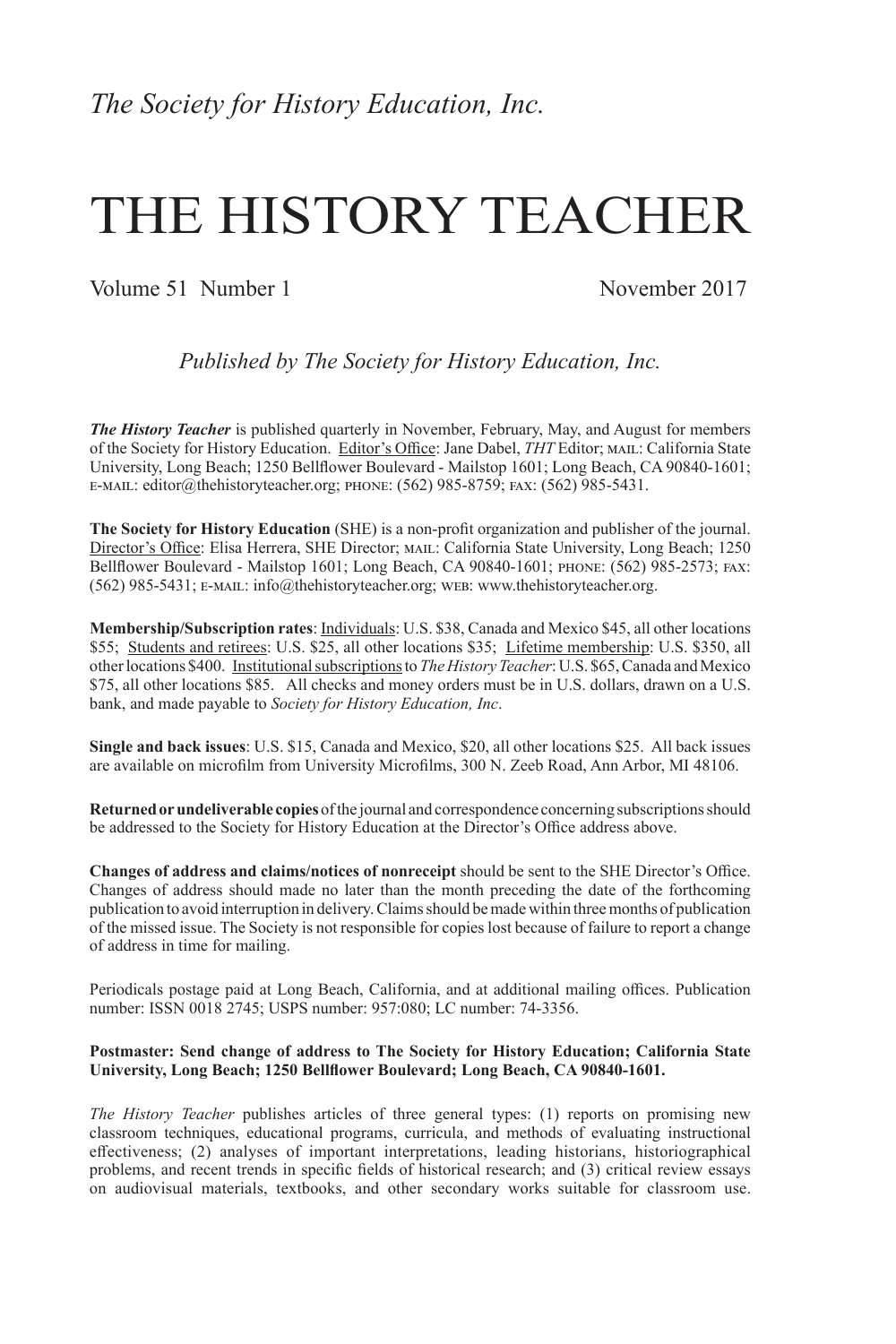*Cover: Covers from The History Teacher, Volume 48-present*.

*Back Cover:**Back covers from The History Teacher, Volume 48-present*.

This array of recent covers from *The History Teacher* includes Volume 48 (2014-2015) through Volume 51 (2017-2018). *The History Teacher* began printing full-color covers with Volume 48, and also decided at that time that the journal's back covers would be dedicated to featuring historical documents as opposed to paid advertisements.

Noticeably unusual in this depiction is the back[wards] cover, a playful reminder that historical documents, and historical presentations, should be investigated from multiple sides, multiple angles, and multiple perspectives.

These and additional covers are available at https://www.thehistoryteacher.org, with information about each issue and each cover, as well as links to downloadable images and copyright-free libraries where available.

**As we look back on 50 years of publishing, and look forward to 50 more, we must acknowledge the contributing authors to** *The History Teacher* **and the supporting members of the Society for History Education who have made this journal possible.** *Thank you!*

*The History Teacher* also publishes, as regular departments, reviews of audiovisual materials, textbooks, supplementary readers, and other printed classroom materials, with evaluations of their scholarly reliability, formats, and effectiveness of presentation. Reviews are commissioned in advance. Readers interested in contributing reviews should advise the Editor of their qualifications and fields of specialization.

*The History Teacher* does not have its own style sheet. Contributors should follow the forms of citation customary in the historical profession. Manuscripts must be double spaced (including all quotations and endnotes), and submitted in triplicate or electronically. Authors are encouraged to supply or recommend illustrations that would enhance the effectiveness of their work in print. Final decisions on manuscripts usually require a minimum of 10-15 weeks. We cannot return articles which have not been accepted unless a self-addressed, stamped envelope was enclosed with the article. The editors, who are the final judges of matters concerning grammar, usage, and other conventions, will edit contributions to conform to the normal manner of presentation in *The History Teacher*.

Correspondence regarding contributions to *The History Teacher* and materials for review should be sent to the Editor, *The History Teacher*; California State University, Long Beach; 1250 Bellflower Boulevard; Long Beach, CA 90840-1601.

The Society for History Education affirms that it does not discriminate on the basis of race, religion, national origin, age, or sex. Inquiries concerning the application of Title IX and other federal and state statutes may be referred to the Affirmative Action Officer; California State University, Long Beach; 1250 Bellflower Boulevard; Long Beach, CA 90840.

*The History Teacher* disclaims responsibility for statements, either of fact or opinion, made by contributors.

*The History Teacher* is abstracted or indexed in *Historical Abstracts*, *Education Abstracts*, *Professional Development*, *Academic Search*, *America: History and Life*, and the U.S. Dept. of Education's *ERIC*.

# © THE SOCIETY FOR HISTORY EDUCATION Affiliated with the American Historical Association All rights reserved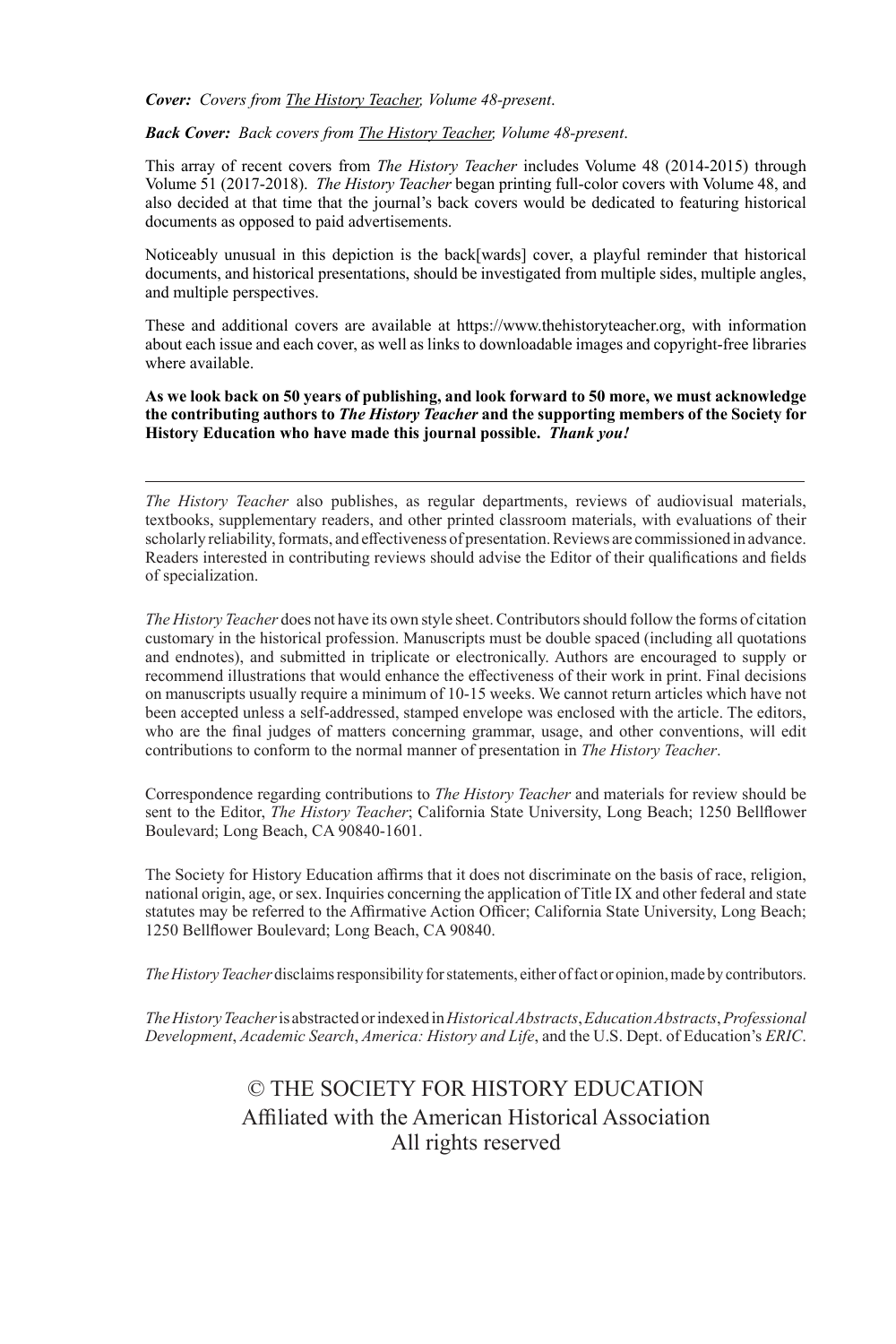#### **Editorial Board,** *The History Teacher*

*Editor* Jane Dabel

*Managing Editor* Elisa Herrera

*Reviews Editors* Jane Dabel • Tim Keirn • Eileen Luhr

*Members*

Linda Alkana • Houri Berberian • Donna Binkiewicz • Gail Hamilton Elisa Herrera • Ali İğmen • Tim Keirn • Margaret Kuo • Eileen Luhr David Neumann • Nancy Quam-Wickham • Jared Stallones • William A. Weber

> *Business, Production, and Membership Director* Elisa Herrera

> > *Graduate Student Intern* Nicole Buehlmaier

#### **Board of Directors, The Society for History Education**

| President | <i>Vice-President</i> | Secretary  | <i>Treasurer</i> |
|-----------|-----------------------|------------|------------------|
| Tim Keirn | David Shafer          | Jane Dabel | David Shafer     |

*Members* Dorothy Abrahamse • Jane Dabel • Tim Keirn Nancy Quam-Wickham • David Shafer

#### **National Advisory Board, The Society for History Education**

| Bob Bain               | University of Michigan                     |
|------------------------|--------------------------------------------|
| David A. Berry         | <b>Essex County College</b>                |
| Linda Black            | Stephen F. Austin State University         |
| Ron Briley             | Sandia Preparatory School                  |
| Peter Burkholder       | Farleigh Dickinson University              |
| Lendol Calder          | Augustana College                          |
| Joan Catapano          | University of Illinois Press               |
| Ross E. Dunn           | San Diego State University                 |
| Jodi Eastberg          | Alverno College                            |
| Noralee Frankel        | Independent Scholar                        |
| Lauren McArthur Harris | Arizona State University                   |
| Robert L. Harris       | Cornell University                         |
| T. Mills Kelly         | George Mason University                    |
| Michael Lovorn         | University of Pittsburgh                   |
| Amanda Podany          | California State Polytechnic Univ., Pomona |
| Peter Porter           | Montville Township High School             |
| Brenda Santos          | American Historical Association            |
| Gloria Sesso           | Patchogue-Medford School                   |
| Howard Spodek          | Temple University                          |
| Peter N. Stearns       | George Mason University                    |
| Merry Wiesner-Hanks    | University of Wisconsin-Milwaukee          |

#### **Staff, The Society for History Education**

 *President Director*

Elisa Herrera

#### **Editors of** *The History Teacher*

2005- Jane Dabel 1979-1984 Albie Burke<br>2001-2006 Nancy Quam-Wickham 1977-1979 Augustus Cerillo, Jr. 2001-2006 Nancy Quam-Wickham 1977-1979 Augustus Cerillo, J<br>1997-2001 William Weber 1974-1977 Keith Ian Polakoff 1997-2001 William Weber<br>1985-1997 Edward A. Gosselin 1984-1985 William F. Sater 1967-1972 Leon Bernard

1972-1973 Frederic A. Youngs, Jr.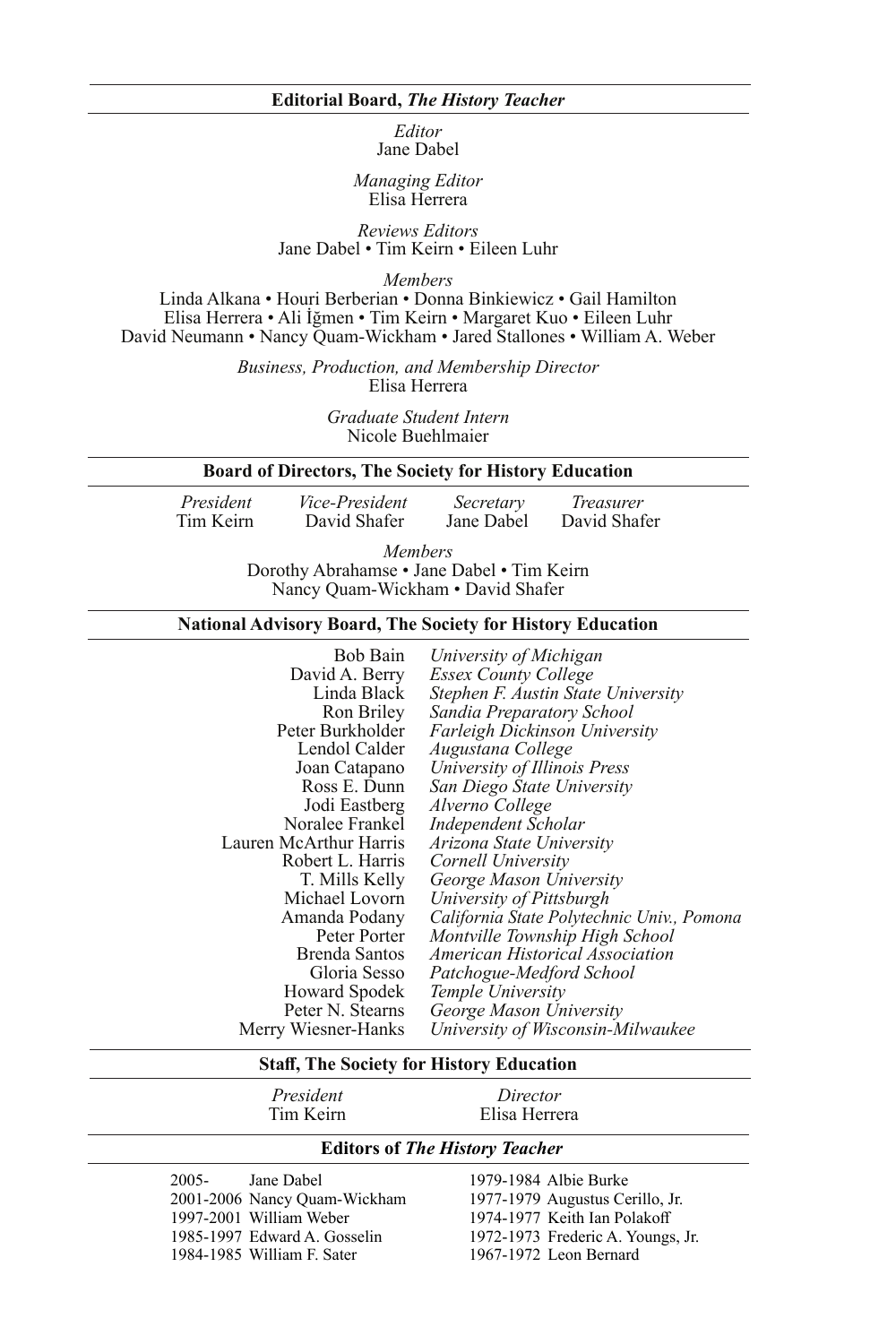# **CONTENTS** *November 2017*

## **GENERAL**

## **History of Education**

- 9 *What the Lens of Philanthropy Might Bring to the History of U.S. Higher Education* by Andrea Walton
- 37 *The Amherst Project and Reform of History Education, 1959-1972* by William Weber

# **THE CRAFT OF TEACHING**

## **Crafting and Recrafting the U.S. Survey**

- 65 *Developing A Signature Pedagogy for the High School U.S. History Survey: A Case Study* by Susannah Walker and Gustavo Carrera
- 89 *Active Learning in History Survey Courses: The Value of In-Class Peer Mentoring* by Carole Srole, Christopher Endy, and Birte Pfleger

## **SPECIAL FEATURE NATIONAL HISTORY DAY 2017 PRIZE ESSAYS**

- 103 *Introduction* by Jane Dabel, *The History Teacher*
- 105 "*By the Code of Humanity*"*: Ralph Carr Takes a Stand for Japanese American Rights in World War II* by Stephanie Reitzig, Senior Division
- 123 *Margaret Sanger, Taking a Stand for Birth Control* by Ingrid Mundt, Junior Division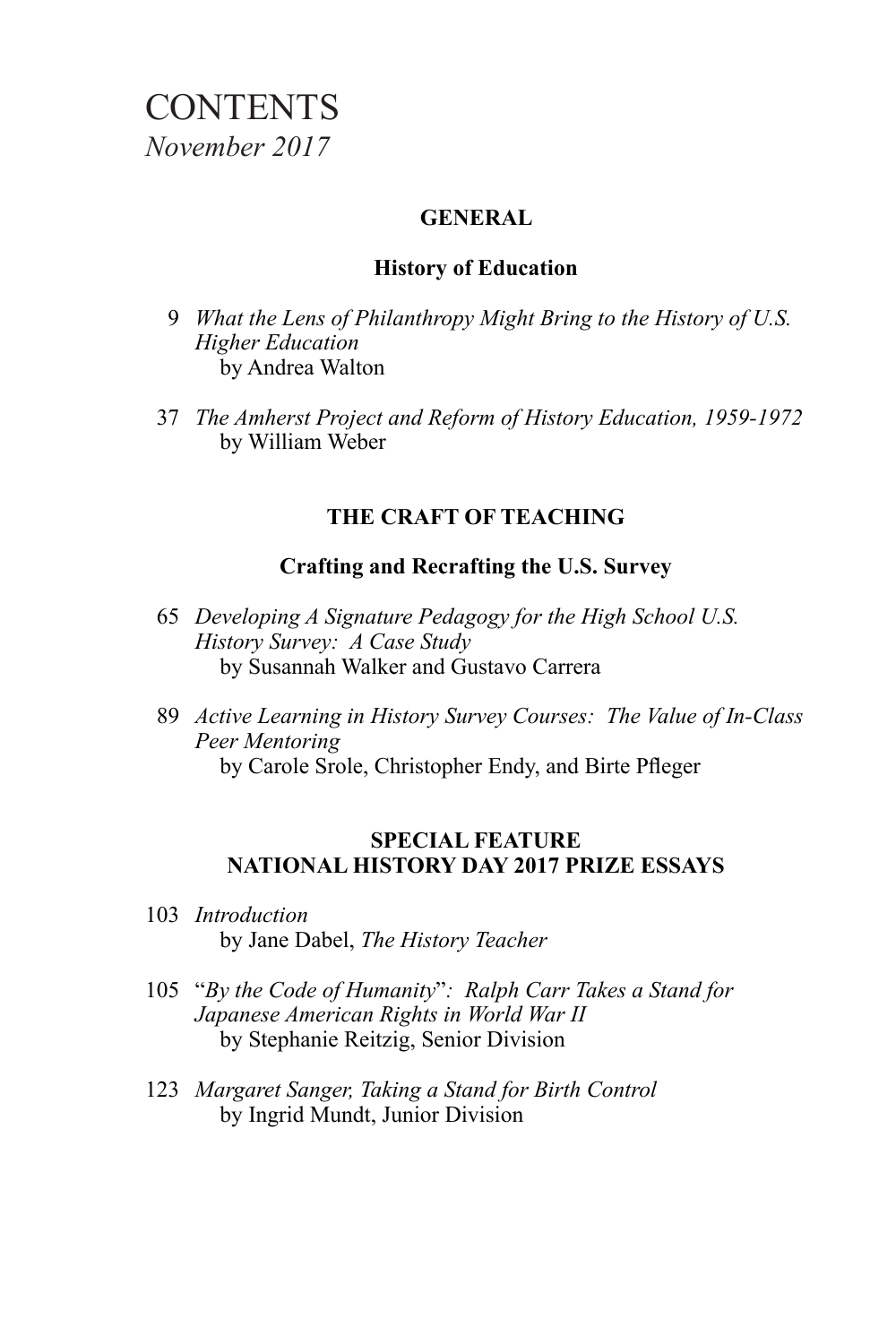#### **REVIEWS**

163 Campbell, Marne L. *Making Black Los Angeles: Class, Gender, and Community, 1850-1917* by David Neumann

Diner, Steven J. *Universities and Their Cities: Urban Higher Education in America* by Alexander Hyres

Fouché, Rayvon. *Game Changer: The Techno-Scientific Revolution in Sports* by Simon Cordery

Grayzel, Susan R. and Tammy M. Proctor, eds. *Gender and the Great War* by Virginia R. Boynton

Karp, Matthew. *This Vast Southern Empire: Slaveholders at the Helm of American Foreign Policy* by Linda Noel

McPherson, James M. *The War That Forged a Nation: Why the Civil War Still Matters* by Christopher Phillips

Shrum, Rebecca K. *In the Looking Glass: Mirrors and Identity in Early America* by Eve Kornfeld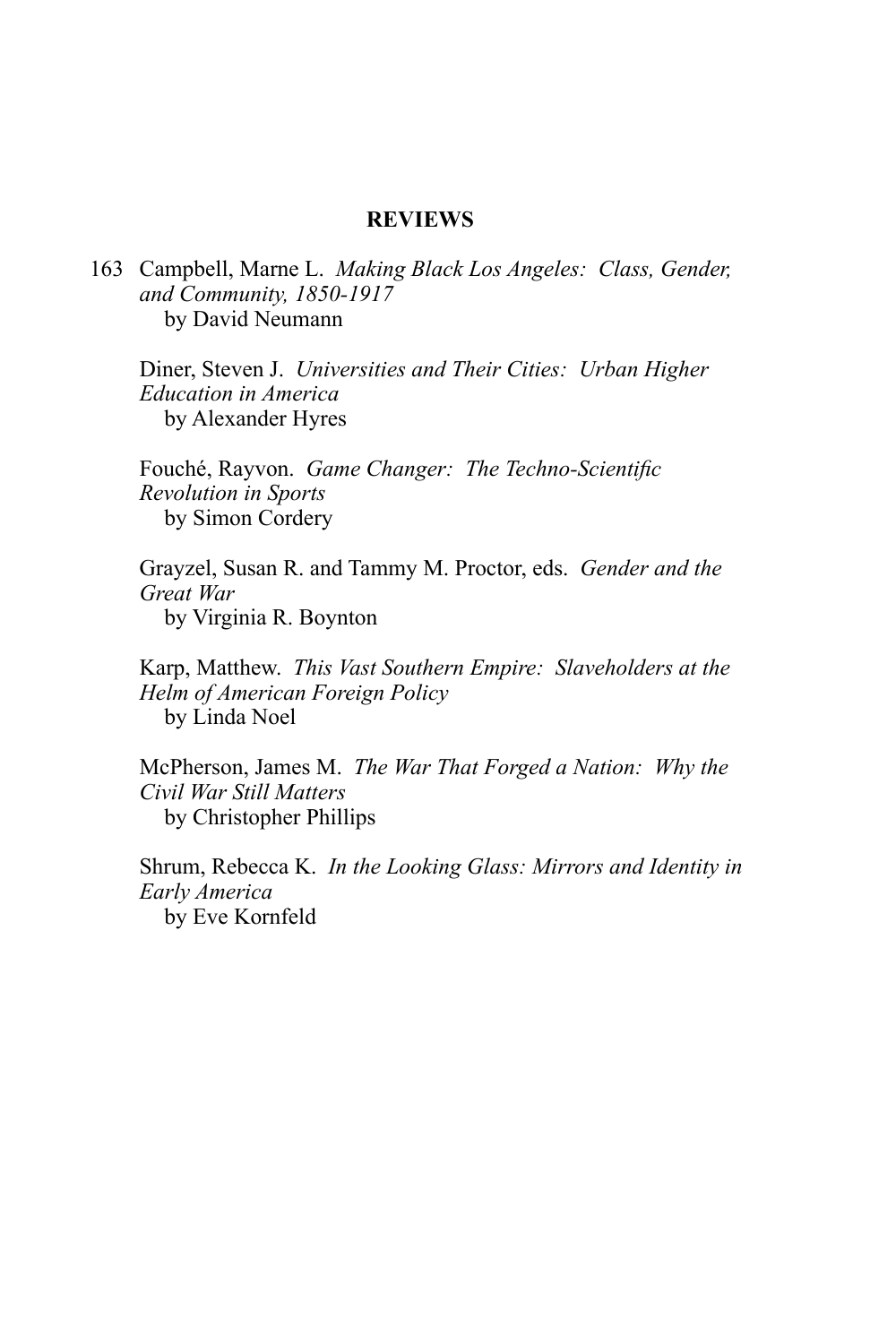# CONTENTS, cont. *November 2017*

### **IN EVERY ISSUE**

- 7 Contributors to *The History Teacher*
- 177 Questionnaire for Potential Reviewers
- 178 Membership/Subscription Information
- 180 Submission Guidelines for *The History Teacher*

## **ADVERTISERS IN THIS ISSUE**

162 Association for Asian Studies: *Teach About Asia, Learn About Asia*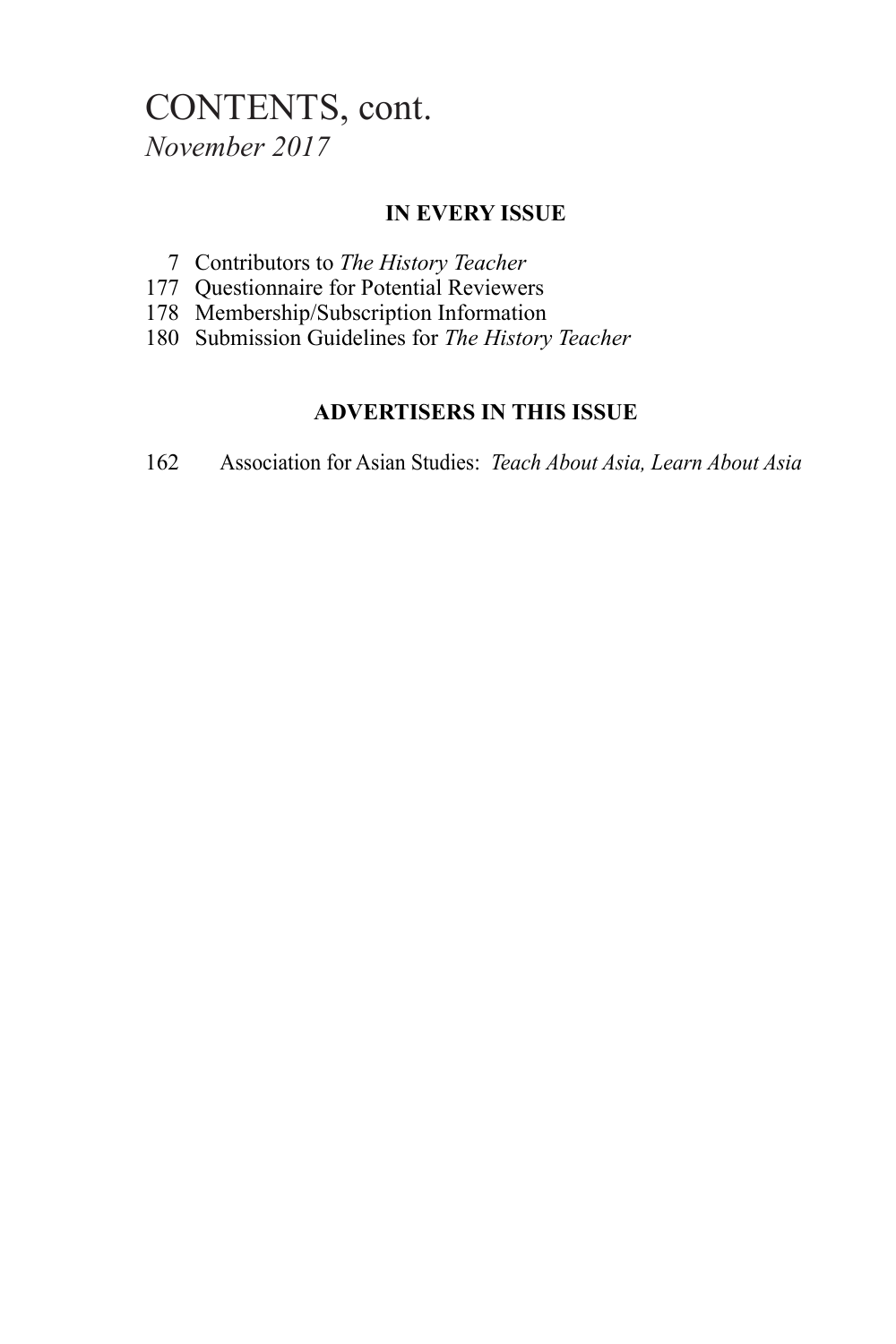# CONTRIBUTORS *November 2017*

**Gustavo Carrera** received his M.A. in History from Ashland University. He chairs the History Department at Buckingham Browne & Nichols School, where he has led several curriculum reform and pedagogical/ professional development projects, and where he co-directs the new faculty mentoring program.

**Ingrid Mundt** is a student at Capitol Hill Gifted and Talented Magnet School in St. Paul, Minnesota. She was awarded first place in the Junior Paper competition for National History Day 2017 for her paper, "Margaret Sanger, Taking a Stand for Birth Control." Mundt was also named "Most Philosophical 5<sup>th</sup> Grader in America" during the 2014 Kids Philosophy Slam for her composition, "Truth vs. Beauty."

**Stephanie Reitzig** of Niwot High School in Longmont, Colorado won first place in the Senior Paper competition for National History Day 2017 for her paper, "'By the Code of Humanity': Ralph Carr Takes a Stand for Japanese American Rights in World War II." A leader in Model United Nations, Interact, and the National Honor Society, Reitzig has also received a Centennial Award from the John F. Kennedy Presidential Library's Profiles in Courage essay contest and an Honorable Mention in the National Center for Women in Information Technology Aspirations in Computing.

**Carole Srole** (Ph.D., University of California, Los Angeles), **Christopher Endy** (Ph.D., The University of North Carolina at Chapel Hill), and **Birte Pfleger** (Ph.D., University of California, Irvine) teach history at California State University, Los Angeles. Srole has published five articles on teaching and received the AHA's Eugene Asher Distinguished Teaching Award. As Special Assistant to the President at CSULA, Endy has led faculty programs on in-class peer mentoring. Pfleger advises CSULA's student history journal, which has won multiple Gerald D. Nash awards.

**Susannah Walker** received her Ph.D. in History from Carnegie Mellon University. She was an Associate Professor at Virginia Wesleyan College before joining Buckingham Browne & Nichols in 2012. Her research interests and previous publications are in African American history, U.S. women's and gender history, and the history of consumer culture.